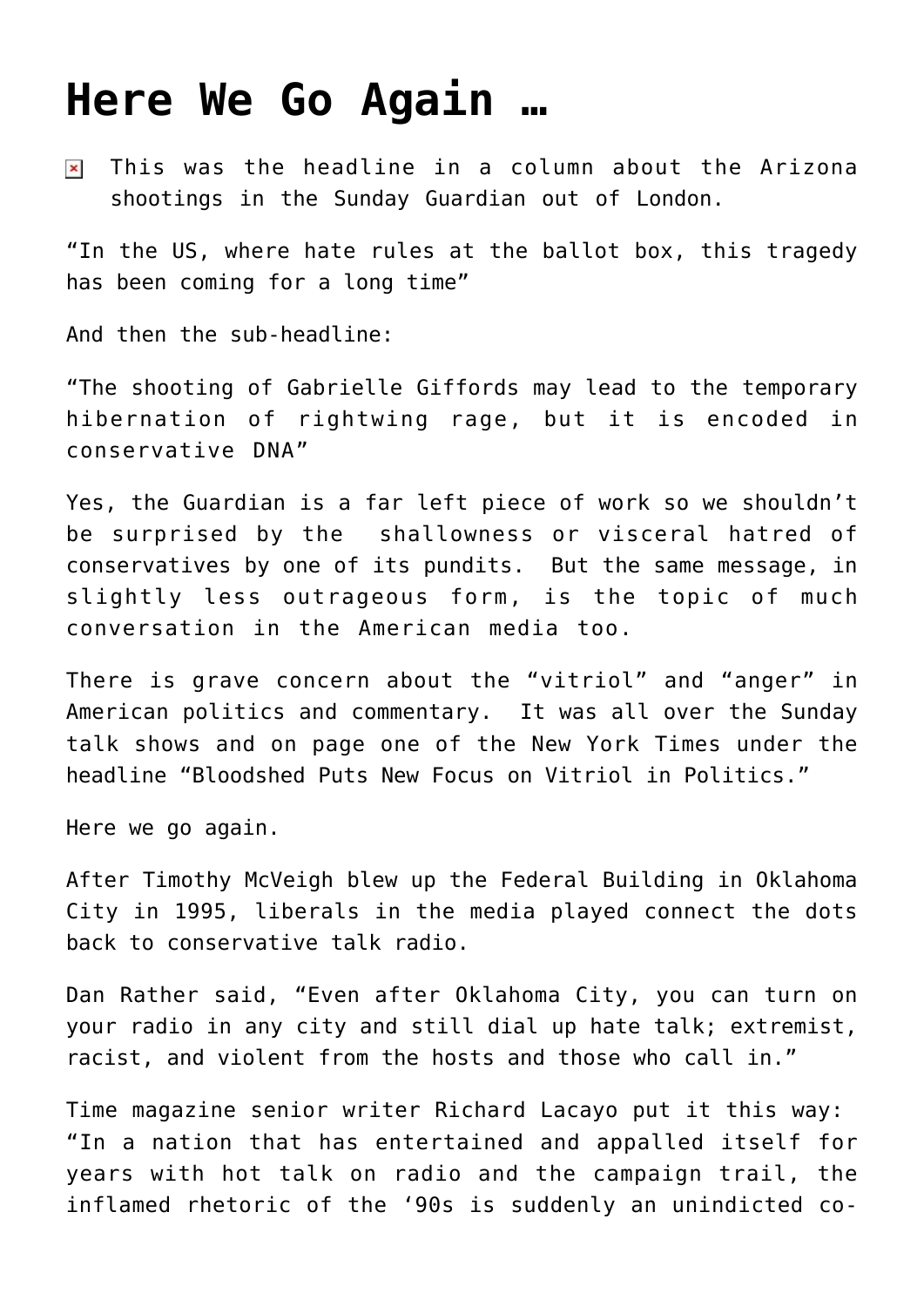conspirator in the blast."

Carl Rowan, the late columnist, was quoted in a Washington Post story saying that, "Unless Gingrich and Dole and the Republicans say 'Am I inflaming a bunch of nuts?' you know we're going to have some more events. I am absolutely certain the harsher rhetoric of the Gringriches and the Doles … creates a climate of violence in America."

And David Broder wrote in the Washington Post that, "The bombing shows how dangerous it really is to inflame twisted minds with statements that suggest political opponents are enemies. For two years, Rush Limbaugh described this nation as 'America held hostage' to the policies of the liberal Democrats, as if the duly elected president and Congress were equivalent to the regime in Tehran. I think there will be less tolerance and fewer cheers for that kind of rhetoric."

As that great American philosopher Yogi Berra might say: "This is déjà vu all over again."

Now, we hear not about Gingrich and Dole, but about Sarah Palin and those bullseyes she put on a map depicting congressional districts that were in her crosshairs during the mid-term election. Frankly, I think Ms. Palin pulled a real dumb move with those bullseyes. But unless we find out that the shooter was influenced by those icons – or saw them, or even knew they existed – then why drag Sarah Palin into this?

There's also been a lot of talk about supposedly extreme and dangerous rhetoric in other conservative circles. Glenn Beck, Bill O'Reilly and Rush Limbaugh came in for special treatment by Keith Olbermann on MSNBC. What else is new? But again, unless it turns out that their words influenced the gunman, then why bring it up now?

Paul Krugman, the left-wing New York Times columnist, went on line to say that "Violent acts are what happen when you create a climate of hate. And it's long past time for the GOP's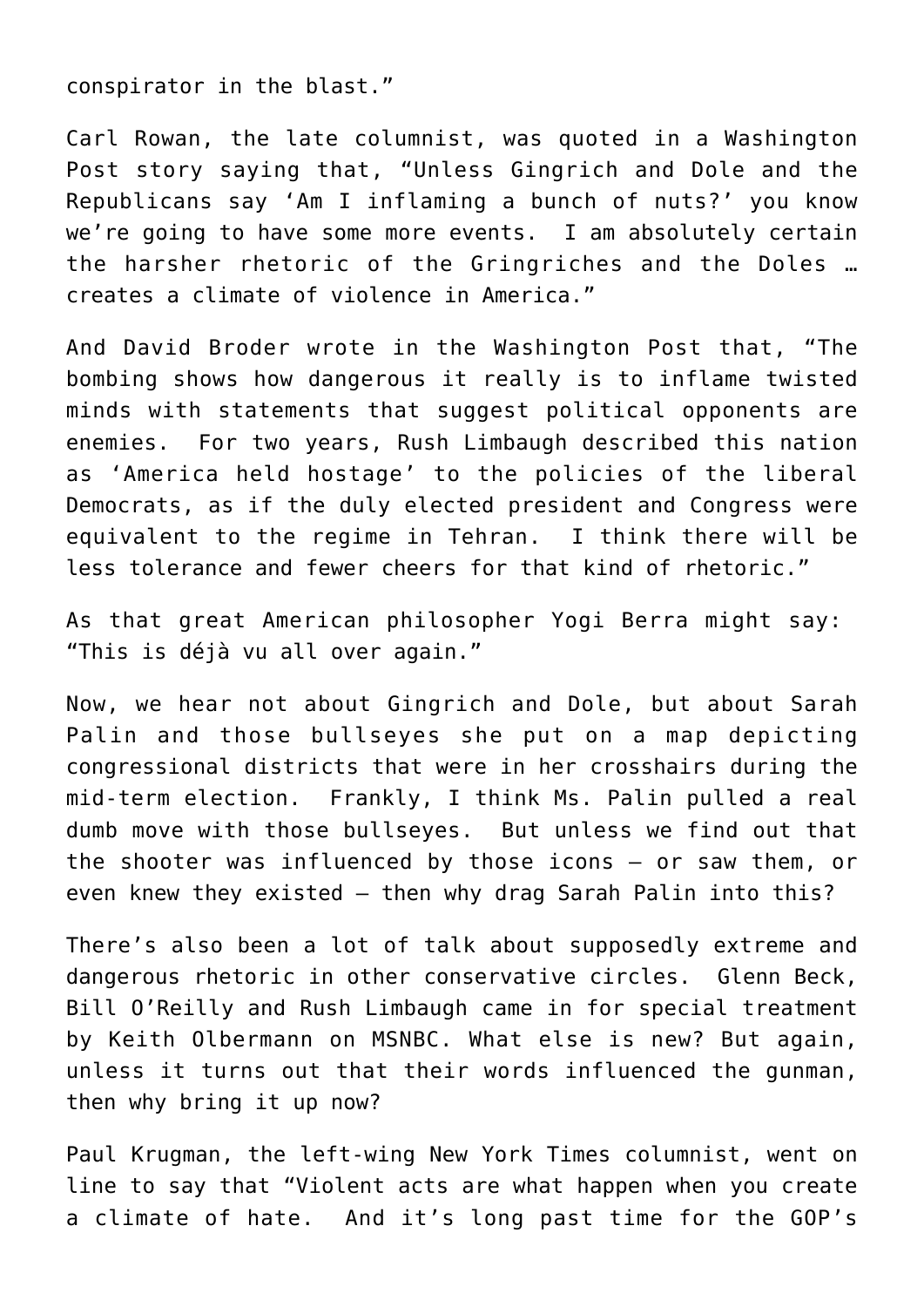leaders to take a stand against the hate mongers," two of whom he mentioned by name: Glenn Beck and Rush Limbaugh. This without a scintilla of proof that the shooter was influenced by either of them.

And then there's Sheriff Clarence Dupnik, the top Arizona law enforcement officer investigating the shooting. He too believes there's too much hate and vitriol in the air – on radio and television – and, as he put it, "words have consequences." But when Fox News anchor Megyn Kelly asked the sheriff if there was anything he had discovered that suggested the gunman was "listening to radio or watching television and was in any way inspired by what he heard or saw," the sheriff said he had no such evidence.

Who needs evidence when your mind is already made up, when you just know those *hate-mongering conservatives* are responsible, directly or otherwise, for the massacre in Tucson.

The sad fact is that some people are just plain nuts. They might go off after seeing a red balloon or Mickey Mouse or reading a recipe on a box of Betty Crocker cake mix. That's why we say they're unstable and unhinged. We don't know as of this writing what motivated the gunman in Arizona. And until we do, journalists — even opinion journalists — should stop playing connect the dots.

It's interesting, and not in a good way, that the same liberals who are so concerned about supposedly hateful conservative speech polluting our national conversation never seemed especially bothered by all the talk about President Bush being a "war criminal" and a "Nazi."

Nor were they especially outraged over the movie "Death of a President" which was about the assassination – not of some fictional generic presidsent – but of President George W. Bush specifically.

And were my sensitive liberal friends thrown into a tizzy when